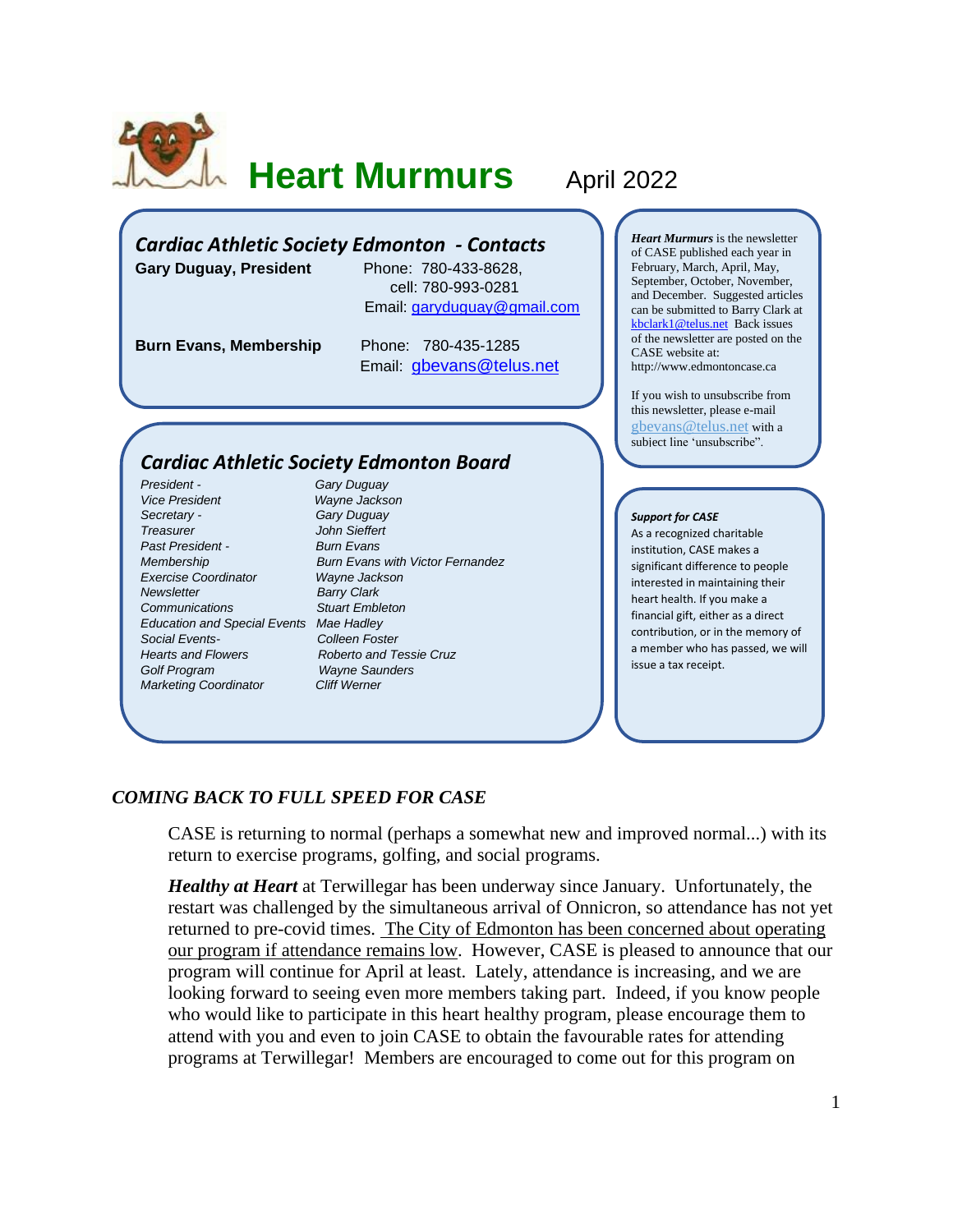Tuesdays and Thursdays from 11:30 to 12:45. If we do not use it we will probably lose it.

*Eccentrics with Lynn:* This has been the popular online program that has sustained CASE through the last 2 years of Covid. Lyn n has agreed to extend this program for the next 3 months of Mondays and Wednesdays from 11:00 to 12:00. The cost of the program remains at \$40 per month, per person. If you have not registered yet for the April/May/June session, and are planning to take part full-time or part-time please let Wayne Jackson know at [waynejackson66@gmail.com.](mailto:waynejackson66@gmail.com) Payment should be made to Treasurer John Sieffert 225 – 2903 Rabbit Hill Road, Edmonton, AB T6R3A3.

*Weekly Golf:* We are starting to see grass and that means golf is not far behind! Our weekly golf activity is intended to be fun for everyone whether you know the difference between wood and iron, or par is how you feel today... Golf is held weekly on Wednesdays at Twin Willows with tee times (tea times) starting at noon. Contact Wayne Saunders ([sharway@telusplanet.net](mailto:sharway@telusplanet.net)) if you are interested in playing (?) this year.

*Ed Abel Memorial Golf Tournament*: June 15<sup>th</sup> has been confirmed at Twin Willows Course for the tournament. This has become an extremely popular event for CASE members and friends. Look for more information closer to the date.

*CASE Walks*: The group gets together several times over the spring, summer and fall to enjoy Edmonton's trails for an hour or two. Walks will start up as soon as the temperature is a little higher for a few days in a row and the trials are a little drier. Wayne Jackson and members lead walks are notified by e-mail of routes and times several days in advance.

*Social Events:* Meeting with friends and sharing fun and conversation is a significant part of belonging to CASE and improving morale and heart health! The loss of these opportunities during the pandemic may have had the greatest impact on our mental fitness… We are beginning to reopen our social programs. The *Barbeque* is scheduled for June 10. Look for more information regarding time and place. We are considering having a *Picnic* during the summer. This will be an opportunity to get together in the great outdoors to share some time together. Planning has not started yet for the *Christmas Party,* but we expect it will be held this year in December.

*Heart Health Education Programs*: Our Education coordinator Mae Hadley is working towards restarting these monthly sessions this fall. If you would be interested in coming to sessions and/or have ideas as to useful topics or speakers, please contact Mae Hadley at [maehadley@telus.net.](mailto:maehadley@telus.net)

# *KEEPING YOUR BALANCE*

Balance is a skill you do not think about until you really need it like when you lose your footing and must perform an exotic dance to keep from hitting the ground. But do not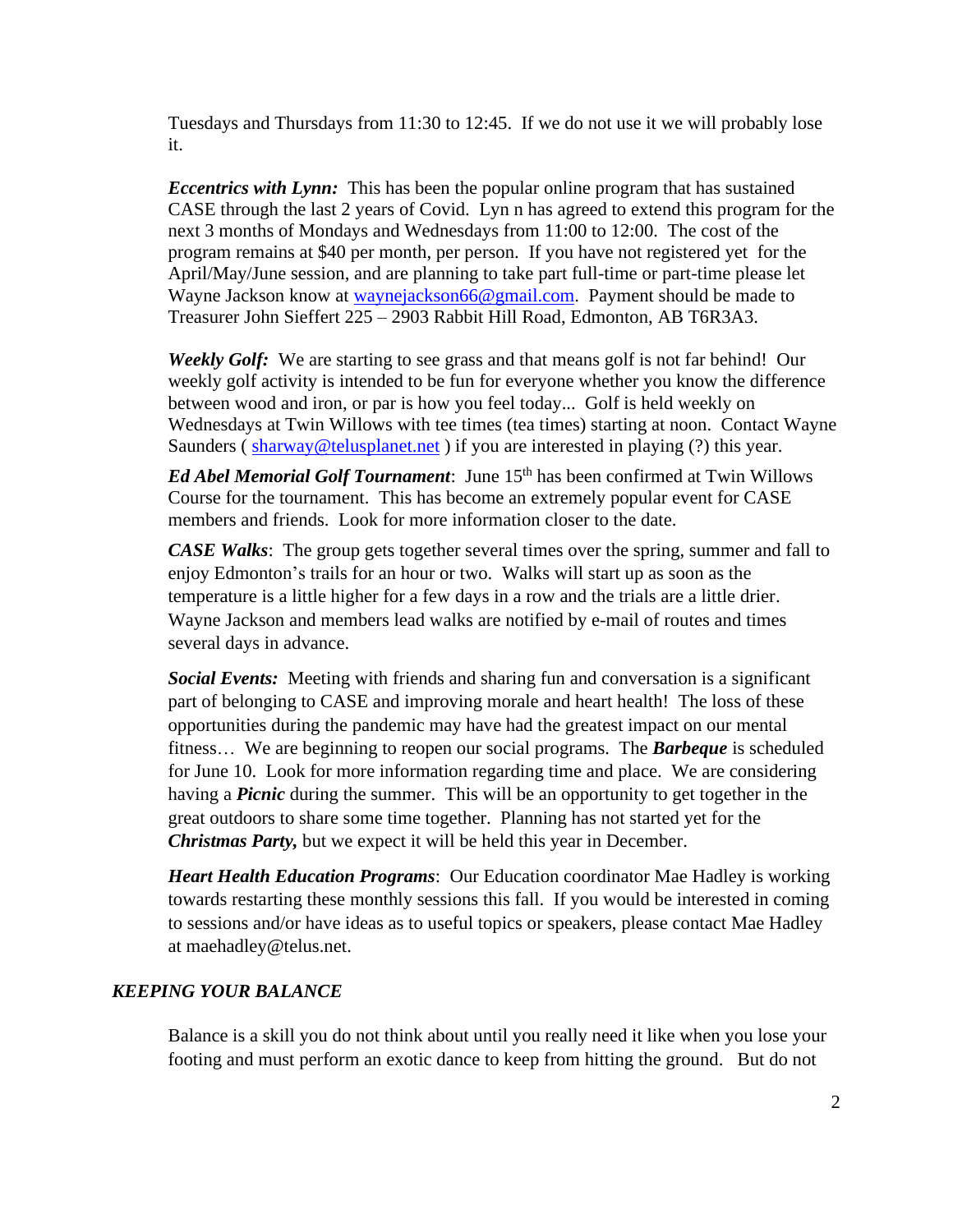wait until your sense of balance fails before you give it proper attention. As we age, balance can sharply decline, often with little warning. An exercise program can help.

*How you keep your balance:*While keeping proper balance may seem simple, it involves a complex system with many moveable parts. Whenever you move, your eyes and brain process information about your surroundings. Your feet detect changes in the terrain. Your arms swing to keep you stable, and your lower-body muscles and joints generate rapid power so you can move forward, stop, and change directions. Unfortunately, this system works less effectively over time. The sensation of our bodies moving through space is not as crisp, and information travels more slowly between the body and brain. Muscles become weaker, and joints lose flexibility. Any breakdown in your balance system increases your risk of falls, which can cause hip fractures, broken bones, and head injuries.

There are many kinds of balance exercises. Science has not tapped any specific ones as the best; however, some have stood out in many balance-related studies. For instance, a 2016 study in the journal *Gerontology and Geriatric Medicine* found that a specific Balance-Enhancing Exercise Program (called BEEP for short) improved balance skills among adults ages 60 to 80. Study participants did better on both solid and uneven surfaces and increased their walking speed and overall confidence.

*Focus on three exercises to improve balance:*The BEEP program focused on three exercises: squats, heel and calf raises, and one-legged standing. "These types of exercises increase both the physical and cognition skills needed for better balance," says Dr. Manor. "Plus, they mimic movements of everyday life." He recommends adding these to your regular workouts or doing them daily on their own.

- 1. **Squats.** Stand with your feet shoulder-width apart. Bend your knees and imagine you are sitting down on a stool. Lower down until your thighs are parallel to the ground, or as far as is comfortable. Keep your weight on your heels. Extend your arms forward or place your hands on a chair, counter, or table for stability. Pause for a second or two, then rise back to the starting position. Do this up to ten times.
- 2. **Heel and calf raises.** Stand with your arms crossed over your chest and lift your heels, so you rise up on your toes. Hold this position for up to 10 seconds, or as long as possible, and then lower your heels. Do these five to ten times. If you need support, hold on to a door frame, a table, or another sturdy object. You also can place your hands flat on a wall.
- 3. **One-legged standing.** Stand tall and place your hands on your hips or hold on to a table or chair for stability. Then raise one leg, so your foot is about six to twelve inches above the floor. Keep your gaze straight ahead. Hold for 20 to 30 seconds. Repeat on the other leg. Go back and forth three to five times.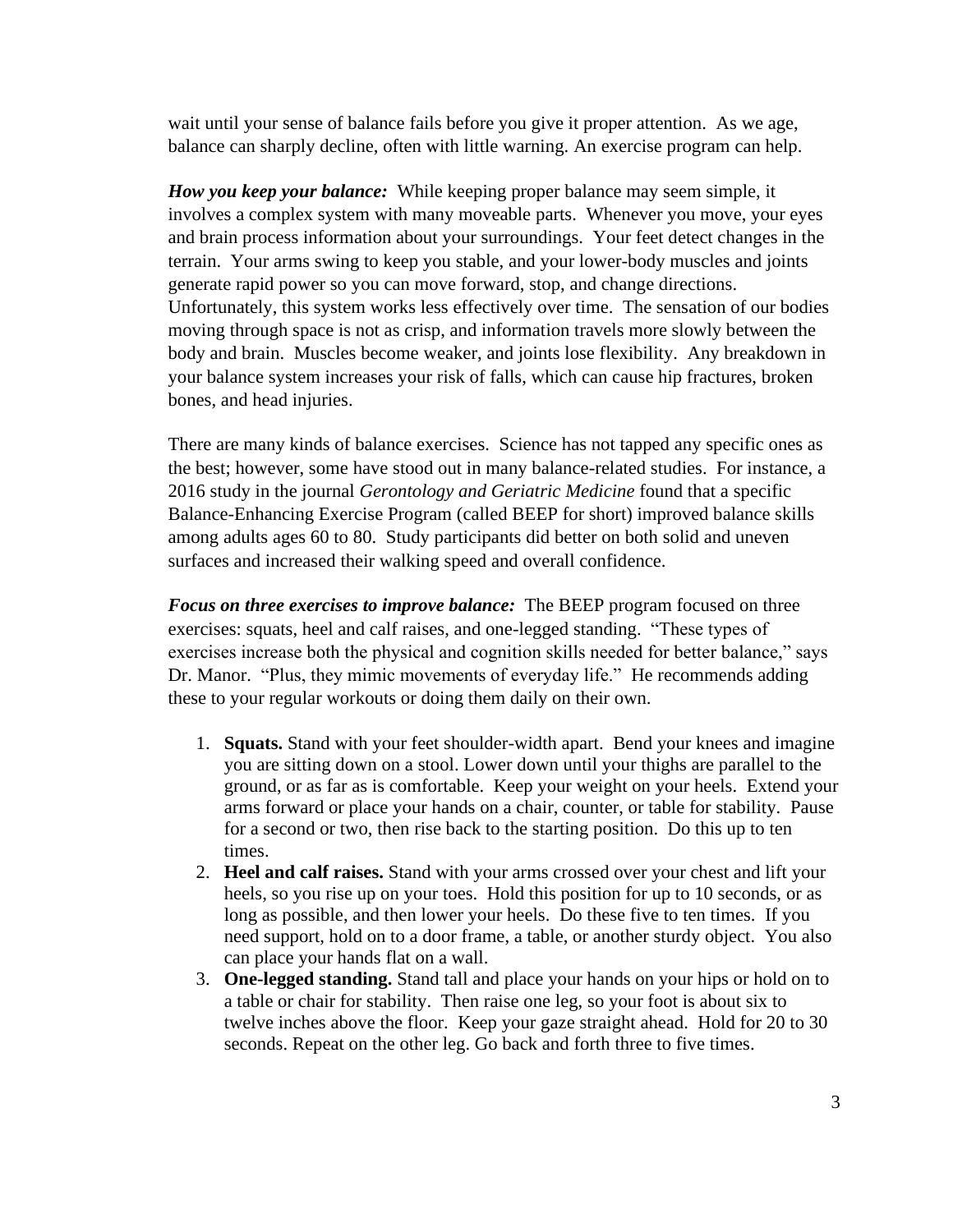You also can perform these exercises with your eyes closed to work on coordination and concentration. Another option is to "distract" yourself by doing unrelated cognitive tasks such as counting backward, naming words that begin with the same letter, or making a mental supermarket list.

"Balance is definitely a use-it-or-lose-it skill," says Dr. Manor. "But if you work on your balance continuously, you are almost guaranteed to see improvements."

Source: March 10, 2020, [Matthew Solan,](https://www.health.harvard.edu/author/matthew-solan) Executive Editor, *Harvard Men's Health Watch* https://www.health.harvard.edu/blog/the-beep-program-keep-your-balance-2020031019038

### *CAN MEDITATION HELP YOUR HEART?*

People who practice this mind-calming technique may be less likely to have risk factors linked to heart disease. Millions of Americans are using modern technology via apps on their smartphones to practice meditation, an ancient tradition that helps promote a sense of calm and relaxation.

Growing evidence suggests that meditation may also improve factors linked to cardiovascular health. The latest comes from a Sept. 15, 2020, article in the American Journal of Cardiology. Researchers studied more than 61,000 people who took part in the two most recent National Health Interview Surveys (done in 2012 and 2017). Nearly 10% of the participants said they practiced some form of meditation. After adjusting for age, sex, sleep, depression, and other possible confounding factors, researchers found people who meditated had a lower prevalence of high cholesterol, diabetes, high blood pressure, stroke, and coronary artery disease compared with people who did not meditate.

*Breathe and relax:* There are many forms of meditation, and it is not clear whether certain types offer specific advantages. But the heart-related benefits likely stem from a common underlying mechanism, says Dr. Darshan Mehta, medical director of the Benson-Henry Institute (BHI) for Mind Body Medicine at Harvard-affiliated Massachusetts General Hospital.

"Many forms of meditation slow down your breathing, which leads to the downstream physiological effects, such as lowered blood pressure," he says. In fact, meditation allows one to evoke the relaxation response, which refers to the physiologic changes that are the opposite of the body's "fight or flight" stress response.

The relaxation response slows down your heart and breathing and reduces your oxygen consumption. Other meditative techniques such as guided imagery, tai chi, yoga, prayer, or even knitting can also induce those changes. Initial studies of the phenomenon were done on Transcendental Meditation practitioners in the late 1960s, but it was later recognized that the relaxation response changes were not unique to that type of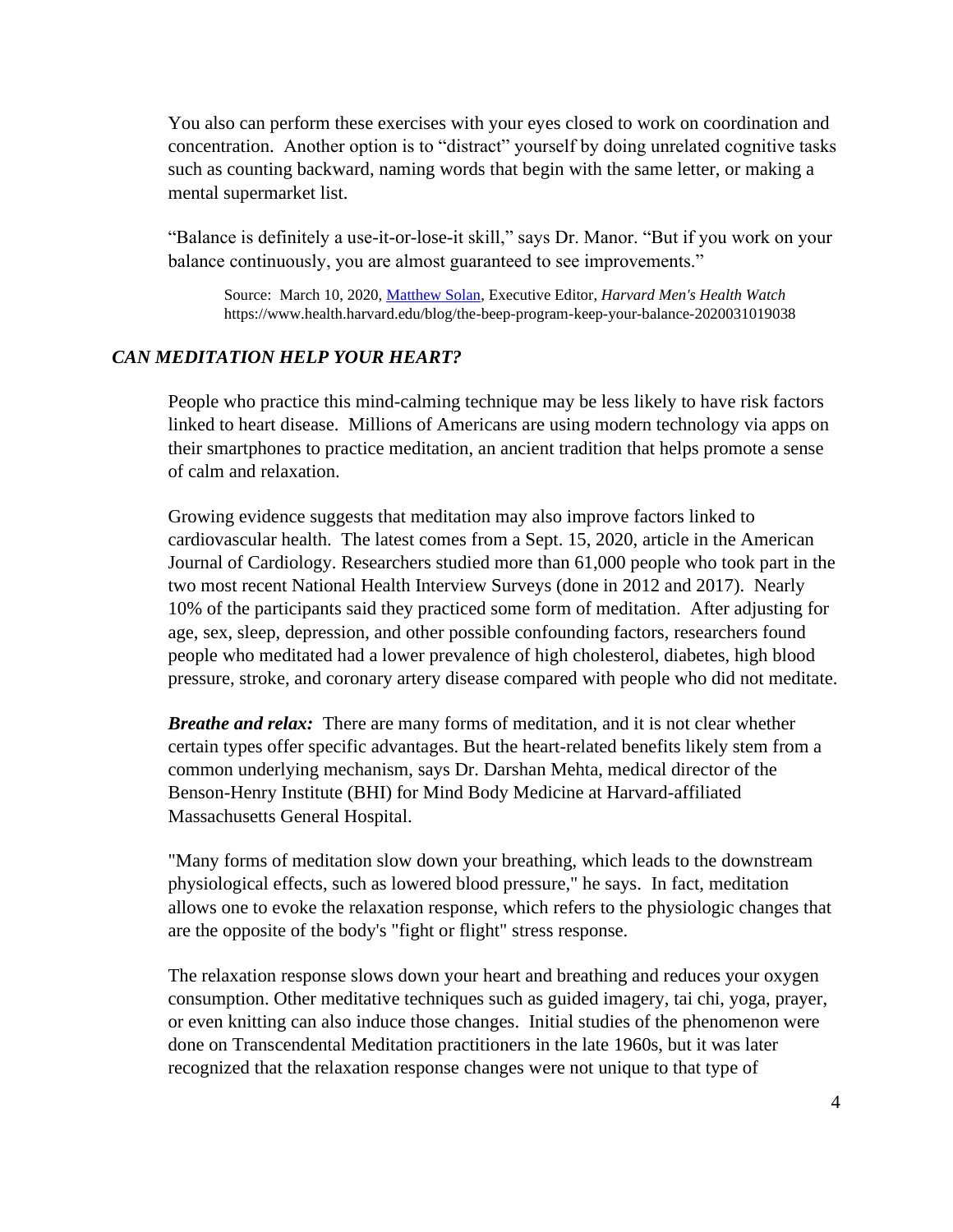meditation. There is an evolved human experience present in all cultures that counteracts the negative effects of the stress response.

*Meditation: Cultivating attention and awareness:* Most major religions feature meditative practices but many people who meditate do it independently of any religious or spiritual beliefs.

Some experts think of meditative practices in two broad categories: focused attention and open monitoring. With focused attention, you concentrate on one thing: counting, a mantra (a word or phrase), or an object (a candle, tree, or prayer beads, for example). With open monitoring, you open your awareness to everything that you are experiencing, including thoughts and feelings but also sounds, smells, and bodily sensations. Transcendental Meditation (which the Beatles helped popularize in the 1960s) uses mantras. Mindfulness meditation practices (all the rage in recent decades) incorporate both attention and awareness. Other forms of meditation include samatha (calming and concentration) meditation, vipassana (insight) meditation, and metta (loving-kindness) meditation

*Better blood pressure*: Perhaps the best evidence for meditation's role in heart health is its ability to lower blood pressure, although the effects vary quite a bit from study to study. A study suggests in some people, regularly evoking the relaxation response appears to turn on genes involved in dilating the blood vessels and turn off genes associated with inflammation and blood vessel constriction. Regular meditation also may help raise heart rate variability, according to one small study. Finally, it is possible (though not proven) that meditation may encourage other behaviors that foster heart health, such as sleeping more soundly and feeling less stressed. High stress levels can lead some people to develop unhealthy habits, such as eating too much junk food and drinking too much alcohol.

*Getting started with meditation:* Using a meditation app can be a convenient way to learn the practice. You can also try one of the free guided meditations from the BHI (online at [https://bensonhenryinstitute.org/guided-relaxation-exercises/\)](https://bensonhenryinstitute.org/guided-relaxation-exercises/).

Source: [Harvard Heart Letter](https://www.health.harvard.edu/newsletters/harvard_heart_letter/2021/february) Published: February 2021